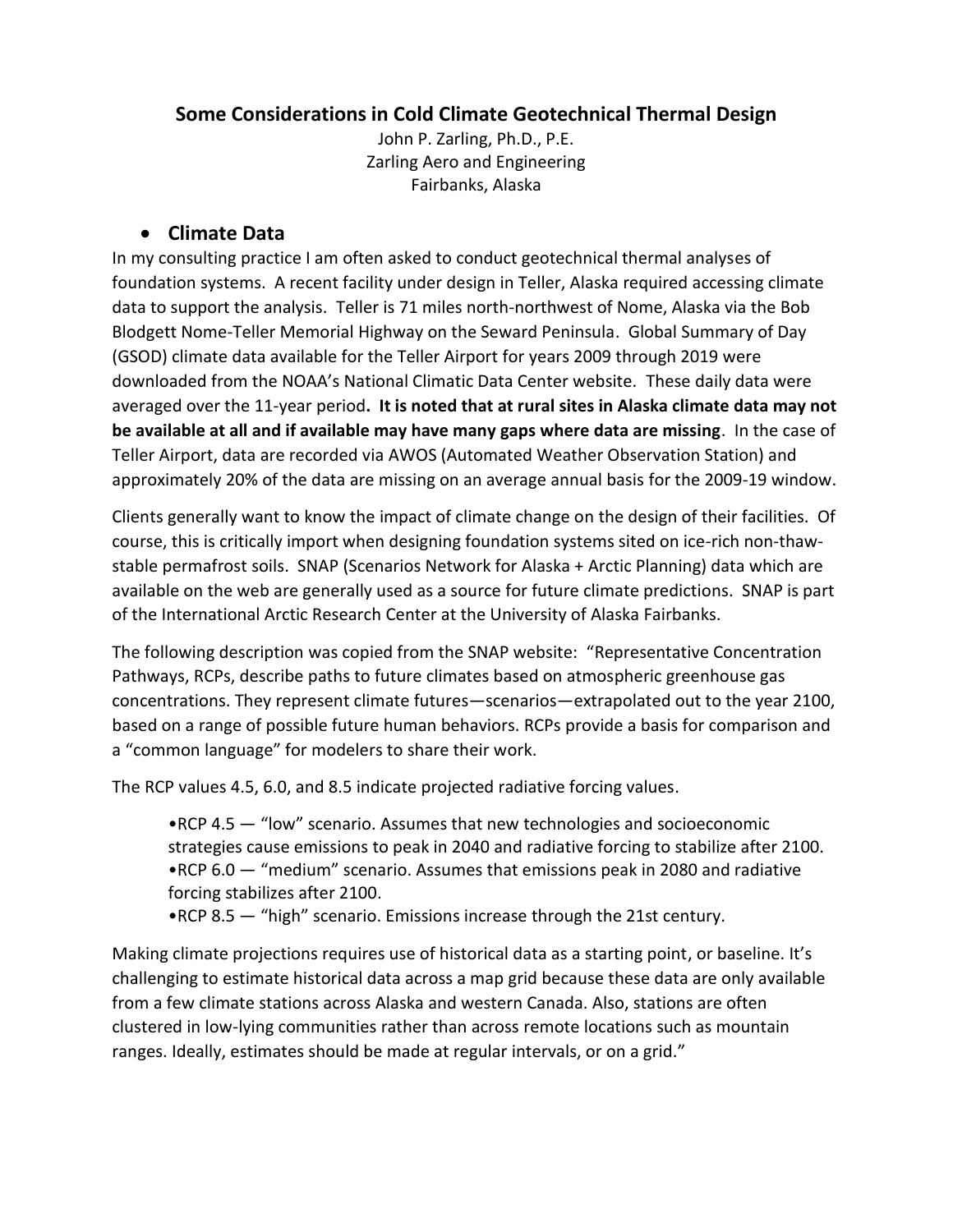Teller's RCP 8.5 data were downloaded from the SNAP website. These data are presented as predicted monthly temperatures for decadal windows starting with 2000-09 through 2090-99 and a graphical presentation of these data are shown in Figure 1.



Figure 1. Teller RCP 8.5 climate projections and historical baseline.

From Teller's RCP 8.5 monthly projected temperatures, annual freezing and thawing indices were calculated for each decadal period. These indices were used to determine corresponding mean annual air temperatures and amplitudes of a sinusoidal function and are listed in Table 1. These mean annual air temperatures and amplitudes yield identical freezing and thawing indices, upon integration of the areas bounded by the sinusoidal function and the freezing isotherm, as those calculated from SNAP data.

The sinusoidal function is T(t) = Tm – A<sub>0</sub>\*cos( $2\pi(t-\phi)/365$ ), where T is air temperature, Tm is mean annual air temperature, A<sub>O</sub> is amplitude of the cosine function, t is time in days, and  $\phi$  is phase lag in days measured from January 1. It is commonly used in geotechnical finite element thermal modelling to specify surface temperatures by applying n-factors.

Annual freezing and thawing indices were calculated from the Teller Airport 2009-19 averaged daily data. Mean annual air temperature and amplitude of the sinusoidal function from these freezing and thawing indices were then calculated and also shown in Table 1.

| Date Range            | AFI   | ATI   | <b>Tmean</b> | Ao   |
|-----------------------|-------|-------|--------------|------|
| <b>Actual 2009-19</b> | 3,823 | 2,102 | 27.3         | 25.1 |
| 2010-2019             | 3,732 | 1,896 | 27.0         | 23.7 |
| 2020-2029             | 3,241 | 2,062 | 28.8         | 22.6 |
| 2030-2039             | 2,930 | 2,204 | 30.0         | 22.0 |
| 2040-2049             | 2,635 | 2,315 | 31.1         | 21.3 |
| 2050-2059             | 2,287 | 2,569 | 32.8         | 20.9 |
| 2060-2069             | 1,718 | 2,800 | 35.0         | 19.2 |
| 2070-2079             | 1,617 | 2,906 | 35.5         | 19.1 |
| 2080-2089             | 1,139 | 3,121 | 37.4         | 17.5 |
| 2090-2099             | 933   | 3,353 | 38.6         | 17.1 |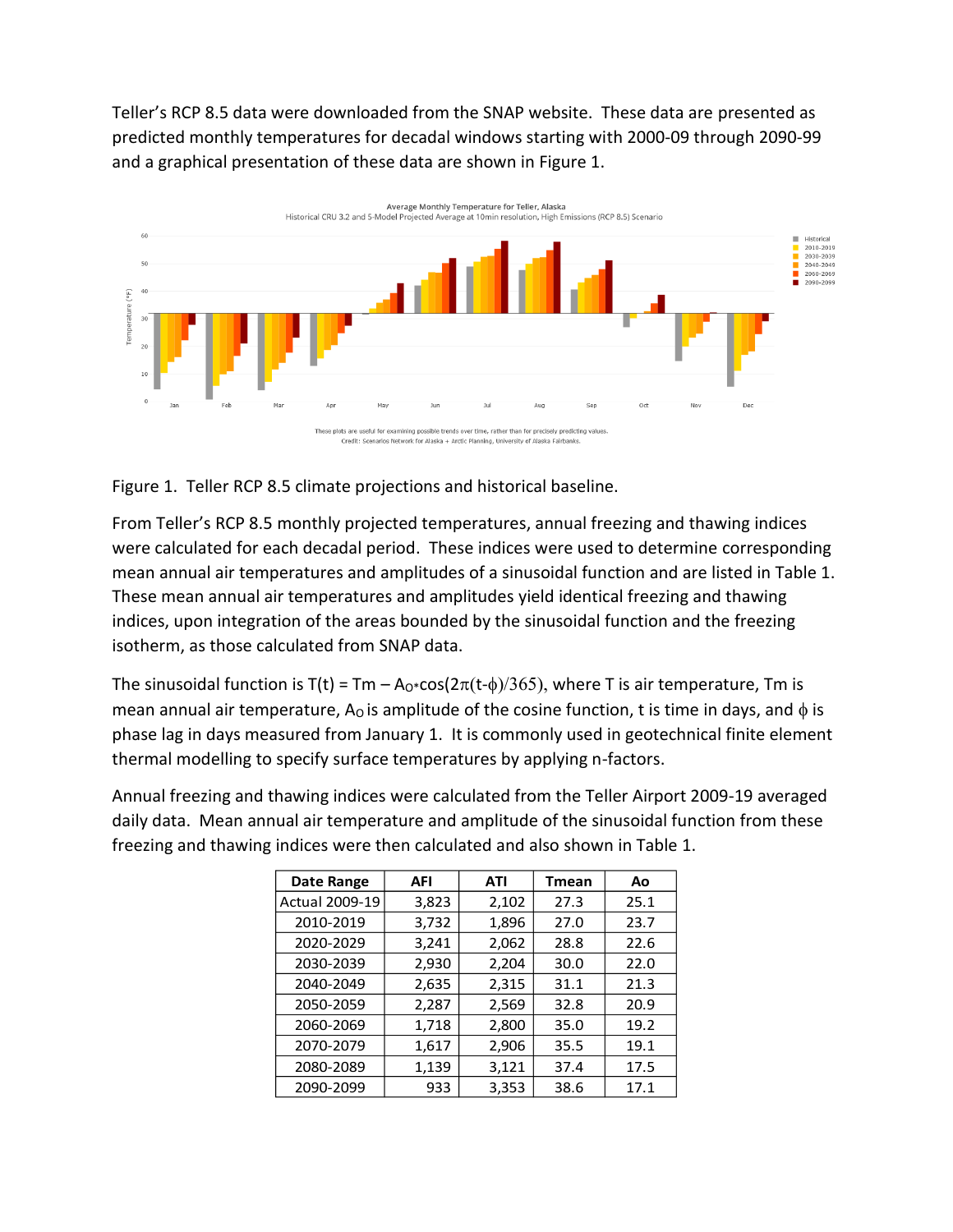Table 1. Actual Teller Airport data averaged over 2009-19 and SNAP predicted decadal data.

Results presented in Table 1 clearly show a predicted warming trend. With mean annual air temperatures projected to exceed  $32^{\circ}$ F by mid-21<sup>st</sup> century, permafrost degradation is destined to occur. It is noted that the average mean annual temperature for 2009-19 at the Teller Airport slightly exceeds the RCP 8.5 mean annual decadal temperature projected by SNAP**. Designers will have to decide which RCP scenario is appropriate for their specific project.**

Figure 2 shows the sinusoidal functions calculated for the actual Teller Airport data and the SNAP RCP 8.5 projected data. Also shown is the average actual daily temperature data for the years 2009-19.



Figure 2. Teller Airport average daily data for 2009-19 and sinusoidal functions based on actual Teller and SNAP Teller freezing and thawing indices.

# • **Soil Thermal Conductivity**

Thermal conductivity of frozen and unfrozen soils underlying on-grade facilities such as buildings designed for cold climates and often sited on ice-rich permafrost are required for thermal modelling. Ice-rich permafrost soils with lens ice, wedge ice or other massive ice features are neither homogenous or isotropic and are complicating factors for determination of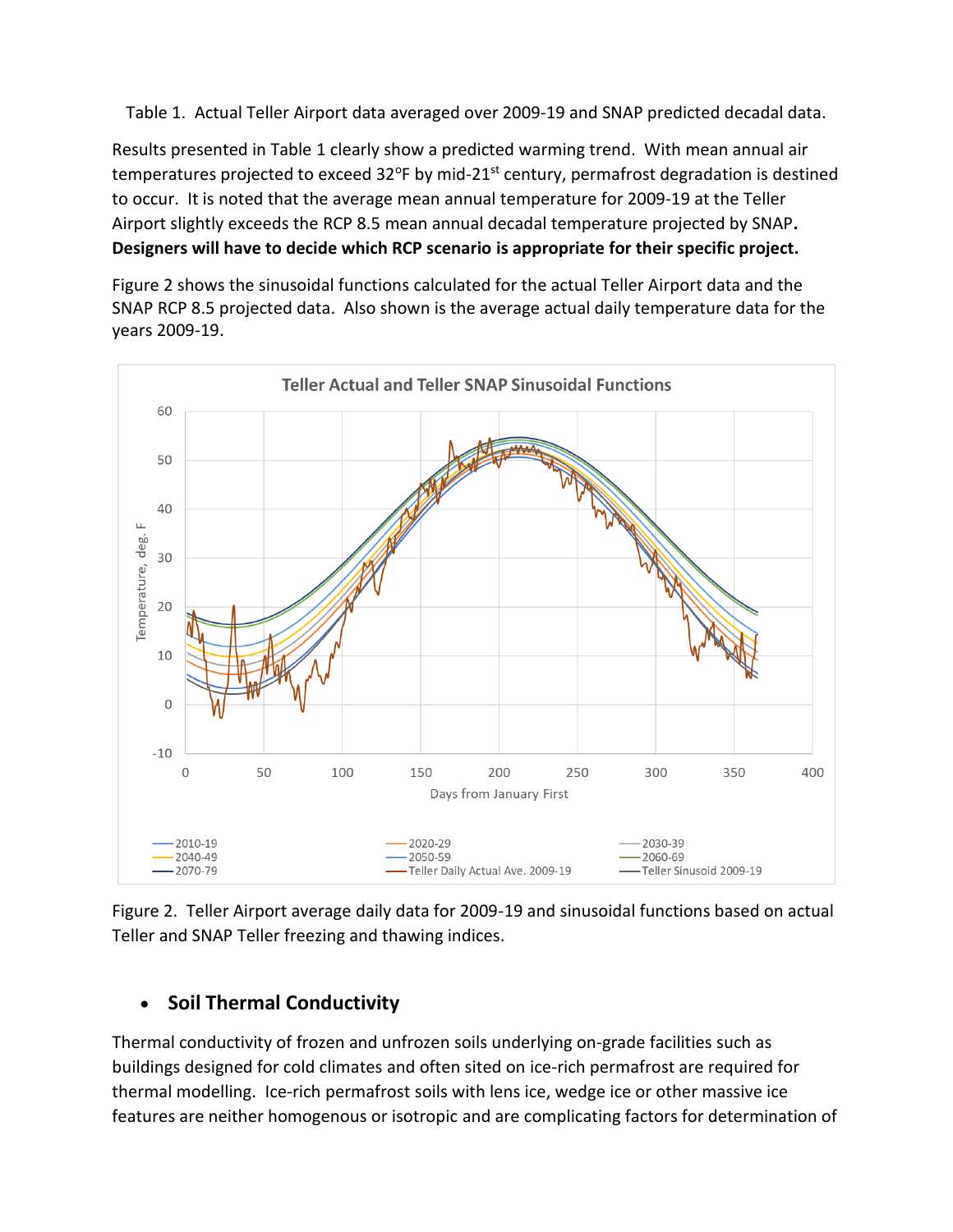soil thermal conductivities. Dry densities and moisture contents reported from geotechnical field work and laboratory analysis are typically based on data from a limited number of test pits or bore hole samples. Designers must make their soil property estimates based on the results of the geotechnical investigation.

Thermal conductivity determination can be generally carried out using several varied approaches. In the past many engineers chose Kersten's (1949) results from the late 1940's. Kersten made thermal conductivity measurements on over 1,000 samples of 19 different soil types in the frozen and unfrozen states. In addition to soils from the "lower 48" Kersten also obtained Alaska soils samples which included Northway sand, Fairbanks silt, Chena River gravel and Healy clay. He developed empirical equations to determine thermal conductivities for coarse grain (sands and gravels) and fine grained (silts and clays) soils based on dry densities and moisture contents. It is also noted that his correlations only extend to initial saturation so ice-rich soils are not covered. The advantage of Kersten's approach is simplicity.

Johansen (1975) based his approach on Kersten (1949) data using a normalized thermal conductivity, kr, concept. He considered the mineralogy of the soil and arrived at relationships for frozen and unfrozen soils where  $k_r$  is a function of the degree of saturation. The geometric mean, accounting for the volume fractions of solids, water and ice, was used to determine the saturated thermal conductivity. Johansen also identified quartz content of the soil as a significant factor in the thermal conductivity of the soil solids. Most geotechnical soils labs do not measure quartz content, so typically the designer is left to make an educated guess of its value.

Farouki (1981, 1982) reviewed most of the well-known methods for determining thermal conductivities of frozen and unfrozen soils including Kersten's and Johansen's approaches. He concluded that, generally, Johansen's method provides improved results but it does require knowledge of quartz content.

More recently Cote and Konrad (2005a, 2005b) have published two papers that provide further refinements to Johansen's method. Their work included thermal conductivity testing of granular base course materials as well as a detailed accounting of the soil mineralogy. Their 2005a paper focused on base coarse materials either crushed or natural. A new correlation was developed based on a modified geometric mean approach for dry materials using porosity and fitting parameters with the saturated thermal conductivity calculated as presented by Johansen. Their 2005b paper presents the results of deriving  $k<sub>r</sub>$  for gravels, sands, silts and clays, and peats. They present thermal conductivities of multiple minerals so solids thermal conductivity can be more accurately calculated if the mineralogy of the soil is known. The dry thermal conductivity is based on soil type including shape effect and porosity. Designers need to be aware that they found an error in the CRREL's translation of Johansen's work for determining thermal conductivity of peats.